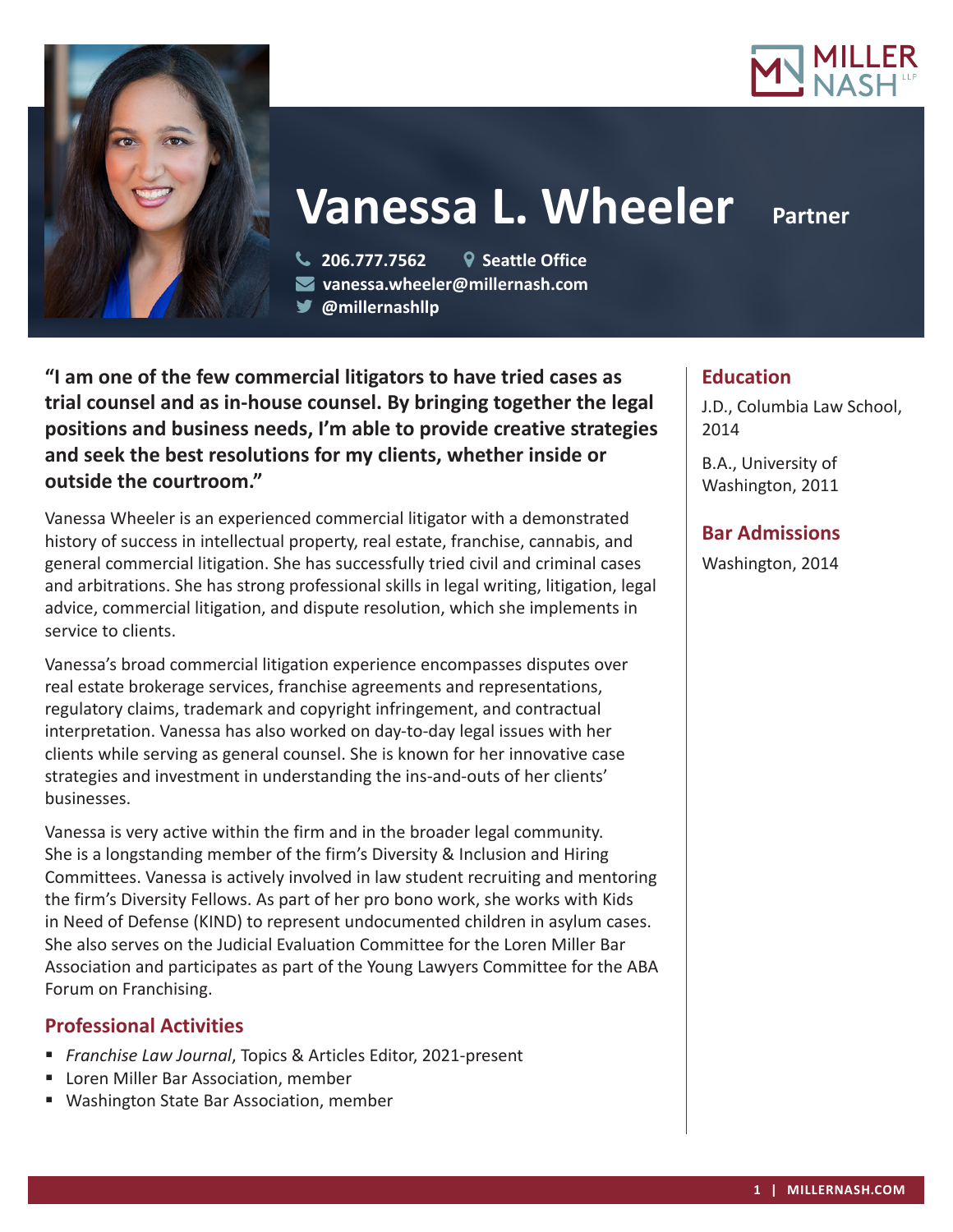

# **Representative Experience**

#### **Intellectual Property Infringement & Disputes**

- Ongoing representation of well-known non-profit in trademark infringement lawsuit related to century-old trademark.
- Represented the owner of patented sports-related technology and related trademark in breach of contract and trademark infringement dispute with prior owner. Obtained a substantial default judgment and assisted with strategy for leveraging the judgment.
- Represented a corporate training company in action seeking damages for trademark and trade dress infringement against a rival corporate training company. Obtained favorable settlement in which rival company removed use of trademark from offending products.
- Represented a non-profit in action seeking damages for trademark infringement against out-of-state nonprofit using an identical name and similar logo. Obtained favorable settlement in which opposing non-profit transitioned to new mark.

#### **Business Disputes**

- Ongoing representation of healthcare franchisor in connection with various disputes with U.S.-based franchisees involving franchisees' breach, abandonment, and/or wrongful termination of their franchise agreements. Representation involves protecting franchisors' interest in U.S. franchise matters and has spanned several years and multiple disputes, in which claims have been successfully brought and defended claims on behalf of franchisor in mediation, arbitration, and state court.
- Defended cannabis licensee in bet-the-company litigation over alleged regulatory violations. Obtained favorable settlement based on innovative constitutional argument.
- Represented national general contractor in connection with claims for delay costs allegedly incurred during bridge construction. Managed strategy development and communications with client representatives and experts. Obtained favorable settlement.

#### **General Counsel**

 Served for six weeks as interim general counsel to a residential real estate brokerage corporation while it sought a new permanent GC. As interim GC, provided counsel on a wide range of legal matters, including vendor contract negotiation, franchise agreements, real estate disputes, and administrative policy. Handled frequent emergency legal matters arising from real estate transactions and drafted sections of company policy to ensure regulatory compliance.

### **Publications**

- *Intangible Cruelty: The History, Risks, and Challenges of the Prejudgment Attachment of Intellectual Property and its Implications for Franchisors*, 40 Franchise L.J. 613 (Spring 2021)
- *A State's Reach Cannot Exceed its Grasp: Territorial Limitations on State Franchise Statutes*, 37 Franchise L.J. 185 (Fall 2017)
- "In Extraordinary Ruling, Washington Supreme Court Applies 'Efficient Proximate Cause' Rule to Liability Coverage Dispute," Miller Nash Graham & Dunn, *The Northwest Policyholder* (May 2017)
- "Different Approaches to the Duty to Defend in Oregon and Washington," Miller Nash Graham & Dunn, *The Northwest Policyholder* (May 2016)
- "What's in a Label? TTB Allows Nutritional Information on Beverage Labels," Graham & Dunn (June 2013)